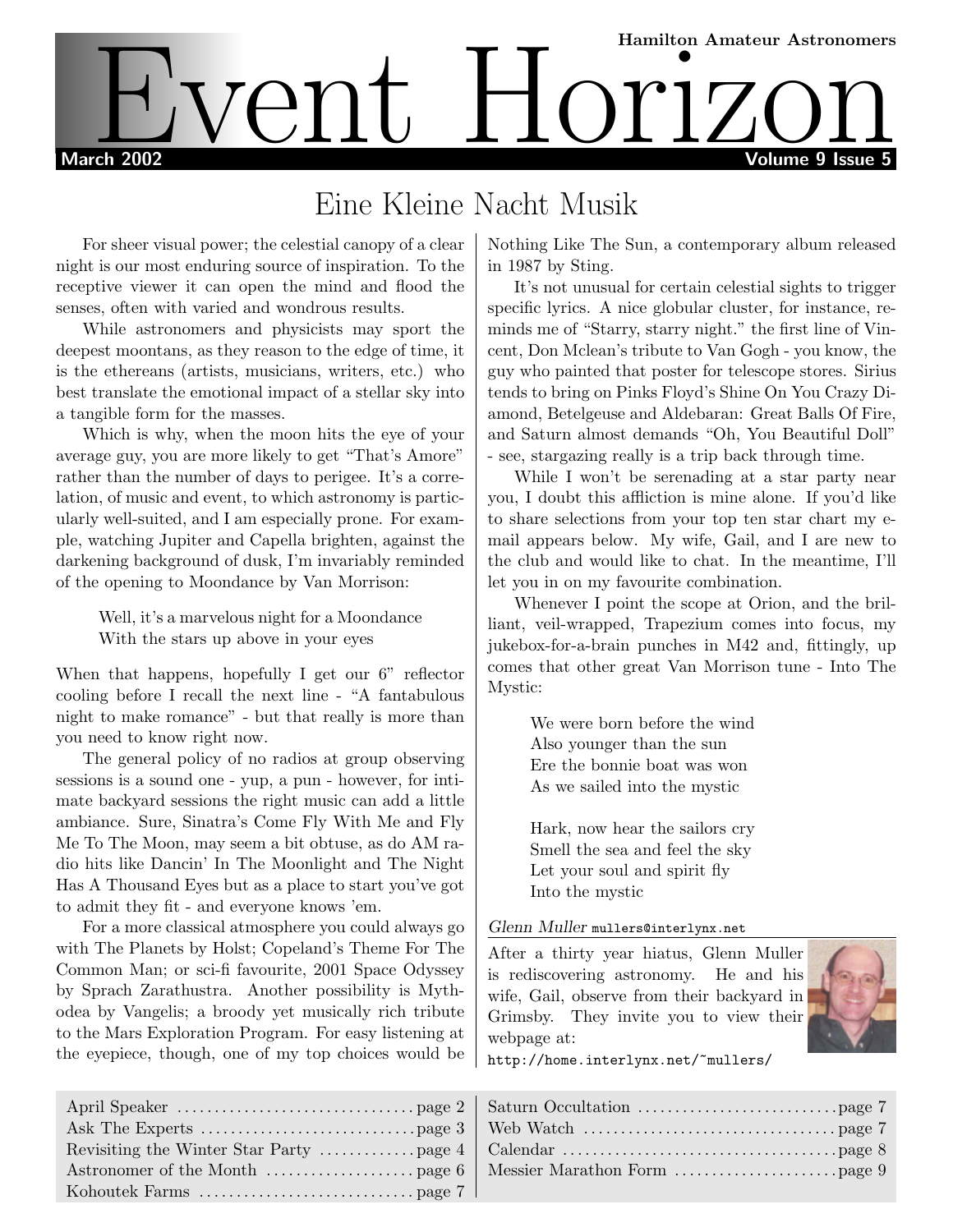## Chair's Report

"Objects in motion tend to remain in motion. Objects at rest tend to remain at rest." Despite the fact that these "laws" were meant to describe physical objects, they apply equally well to the conduct of people and groups of people like the HAA! The way in which we conduct our meetings has not changed substantially in the 8+ years in which we have been in existence. That is not necessarily a bad thing, but one should always be on guard against only catering to the likes of the "survivors". Of course we are especially fond of our most loyal members! Still, the questions arise: "What else can we do?", "What new can we throw into the mix?", "What would you like to see/hear about/do that isn't being done right now?" Now that spring is almost here, the urge to get out under the sky is extra strong. Where should we channel the efforts of our group and its activities?

In the early days of the HAA, public outreach in the form of planetarium shows was a key element - thanks mainly to the efforts of Grant Dixon. It plays a smaller role in our activities now. In the first years of the club we also had several well-attended camping weekends at dark sites. More recently we have concentrated our activities around Binbrook Conservation Area observing sessions. What should we do next?

Don't under-estimate the power of a single new idea - they are rare gems! They can make all the difference. If you have a thought for what **you** would like to see happen, pass it along to one of the members of the Council!

One thing I would like the HAA try in the next year is to visit another group's meeting. When the NYAA folks dropped in on us, it always resulted in increased interest and cross-pollination of ideas. Let's make a date to go out and hit the road! You'd be surprised how much fun it can be to visit as a group!

by Doug Welch



Event Horizon is a publication of the Hamilton Amateur Astronomers (HAA).

The HAA is an amateur astronomy club dedicated to the promotion and enjoyment of astronomy for people of all ages and experience levels.

The cost of the subscription is included in the \$25 individual or \$30 family membership fee for the year. Event Horizon is published a minimum of 10 times a year.

## HAA Council

| Hon. Chair  Jim Winger                                         |
|----------------------------------------------------------------|
| $Chain \ldots \ldots \ldots \ldots \ldots \mathrm{Doug}$ Welch |
| Second Chair  Grant Dixon                                      |
| SecretaryMargaret Walton                                       |
| TreasurerBarbara Wight                                         |
| Observing Dir Stewart Attlesey                                 |
| Publicity  Sheila Overall                                      |
| Editor/WebAnthony Tekatch                                      |
| Membership DirAnn Tekatch                                      |
| CouncillorRay Badgerow                                         |

Web Site:

Mailing Address: PO Box 65578 Dundas, ON L9H 6Y6

http://www.science.mcmaster.ca/HAA/

Doug Welch is the current chair of the HAA and also a founding member.

You can find out more about Doug at:



http://www.physics.mcmaster.ca/people/faculty/Welch DL h.html

### Speaker for April 12, 2002



WORLDS OF WONDER - What scientists wish they knew about the planets

For the first time since the dawn of the space age the five brightest planets can be seen grouped together in the night the sky. In recent decades a fleet of unmanned spacecraft have revealed Mercury, Venus, Mars, Jupiter and Saturn, but on each of these unique worlds mysteries abound. Ivan Semeniuk, astronomy reporter for Discovery Channel, offers a guide to planet watching this spring, and examines the key questions that will determine the future of planetary exploration.

Ivan Semeniuk

Note: The Hamilton Spectator is booked by another group in April so we'll be using an alternate location. Please call or email for the alternate.We do have the Spectator for May and June.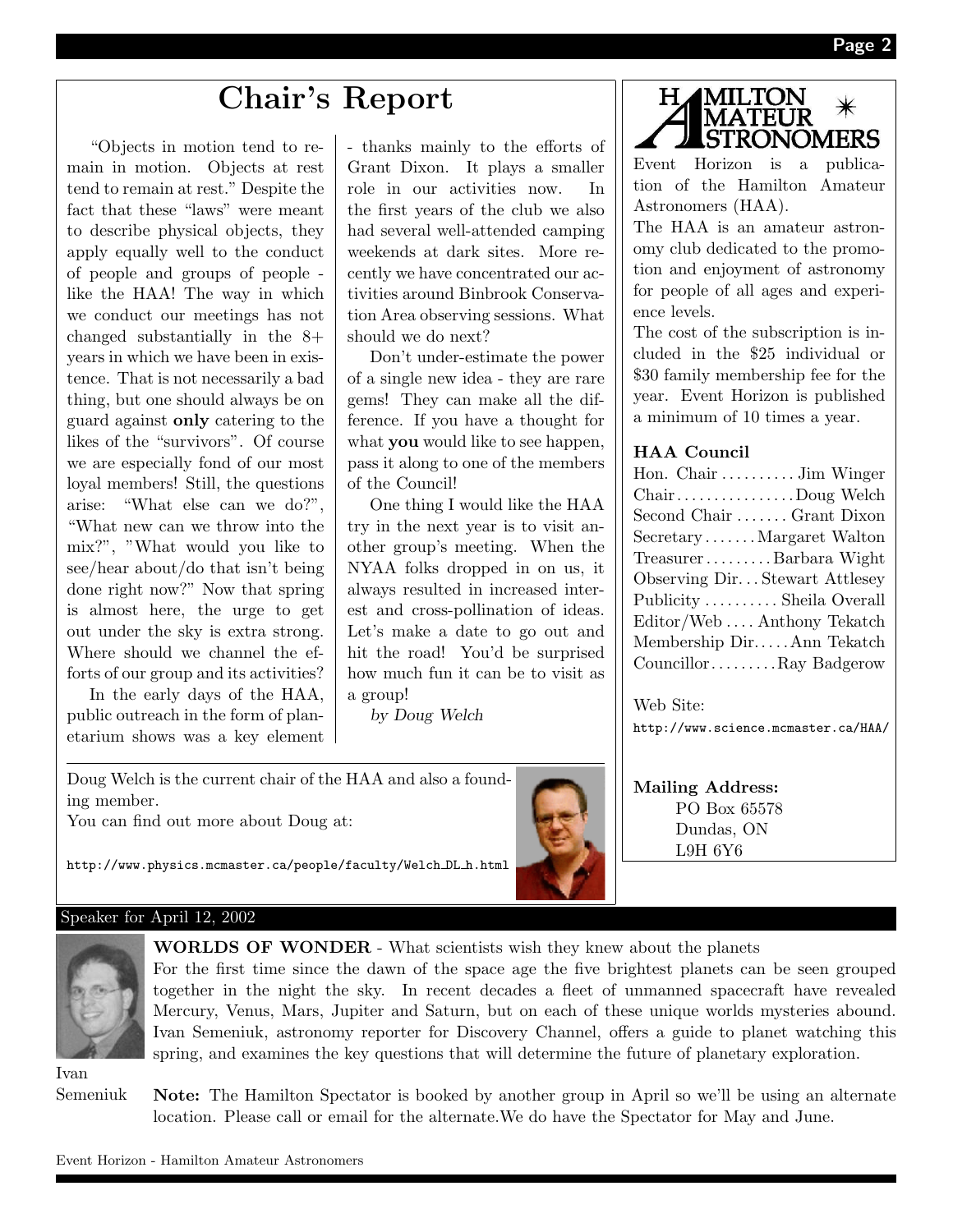## Ask the Experts

If you have any questions about astronomy we have experts in the following fields that are ready to answer your questions; galactic astronomy, astrophysics, stellar physics and variables, astrophotography using emulsion/print film, polar-aligning an equatorial mount, scanning photos and image processing.

Send in your questions to tekatch@idirect.com

The theme this month is an extension of last months theme "Gravity Sucks"

Q1. In last month's issue, "Astro Crackerjack" gave us a teaser– he/she answered my question about retrograde objects and said that "the more interesting question is– how did the retrograde objects come into being? and that is another whole story." So tell us the story! Also tell us what the eight retrograde objects are. by Brian Chire

A. Oh goody! A two part question – and it seems I have shot myself in the foot to get this one.

The second half of the question is much too easy to answer and therefore will be left as an exercise. While I suspect there are more than eight, I limited my last answer to satellites for clarity. Ok, ok, a hint. Simply get an ephemeras, and any orbital inclination of greater than 90 degrees is a retrograde object.

I am sure each retrograde object has its own story which is lost in time, but there is a general consensus that they are captured Asteroids or Kuiper belt objects. But here is the interesting part – in a planet and moon system there is an exchange of energy. Take, for example, the earth-moon pairing: the moon takes energy from the earth

– the earth slows its rotations and the moon moves further away from the earth. This will finally end when our moon is in synchronous orbit with the earth, and the locking period will be about forty-eight days. On the other hand, Triton, the largest of retrograde objects, is having energy taken from it by Neptune. Neptune slows down, Triton moves closer to the planet, and eventually will be ripped apart to form rings or crash into the planet's surface. It would seem that retrograde satellites are in a transition state and will not last forever, so enjoy them while you can. Finally, has anyone seen Triton, other than that toffee-nosed Grant fellow? by Astro-Crackerjack

Q2. How do astronomers know what our Milky Way galaxy looks like and how did they determine where we are located in it? by Brian Chire

A. Oops, there is no answer for this one. If you think you know the answer then please send it into the editor.

Q3. I have read that our Milky Way galaxy is part of a "local group." Does this mean that we just happen to be within a bunch of galaxies located close to each other, or is the group formed together and/or bound to one another gravitationally in some way? If so, why? by Brian Chire

A. The local group is bound gravitationally together. The two main members are the Milky Way and Andromeda (M31), each of which has several satellite galaxies surrounding them. The spiral galaxy M33 is also an important member of the local group, but it is smaller than the Milky Way and Andromeda. The Milky Way and Andromeda are approaching each other and will eventually collide and merge. by Marcel VanDalfsen

Q4. At last month's meeting I thought I heard Doug Welch say that astronomers have recently discovered that the expansion of the universe is accelerating. I was startled by this, did I understand this correctly, and could someone elaborate further on how and why this could be happening. by Brian Chire

A. Oops, there is no answer for this one. If you think you know the answer then please send it into the editor.

Q5. I know what globular clusters are, and I know that they are located in the galactic halo, but what I have never heard explained is why they are formed and/or located where they are, rather than being located in the main plane of the galaxy like most of the other stars. Also, I have heard that they are among the oldest objects in the galaxy, why is this? by Brian Chire

A. Challenging question; in a way, the second half question is the answer to the first half. One way of thinking about it is that globulars are part of the building blocks of galaxies. As the galaxy begins to form, it is still large and spheroidal in shape; that is when the globular clusters formed. Sometime after that, the remaining gas collapses into a bulge and a flattened disk. Most of the globulars form at that beginning phase (which makes them among the oldest Galactic objects), but some do form during the disk collapse; these globulars would be disk globulars and be much younger than the halo globulars. by Marcel VanDalfsen

Q6. How do satellite galax-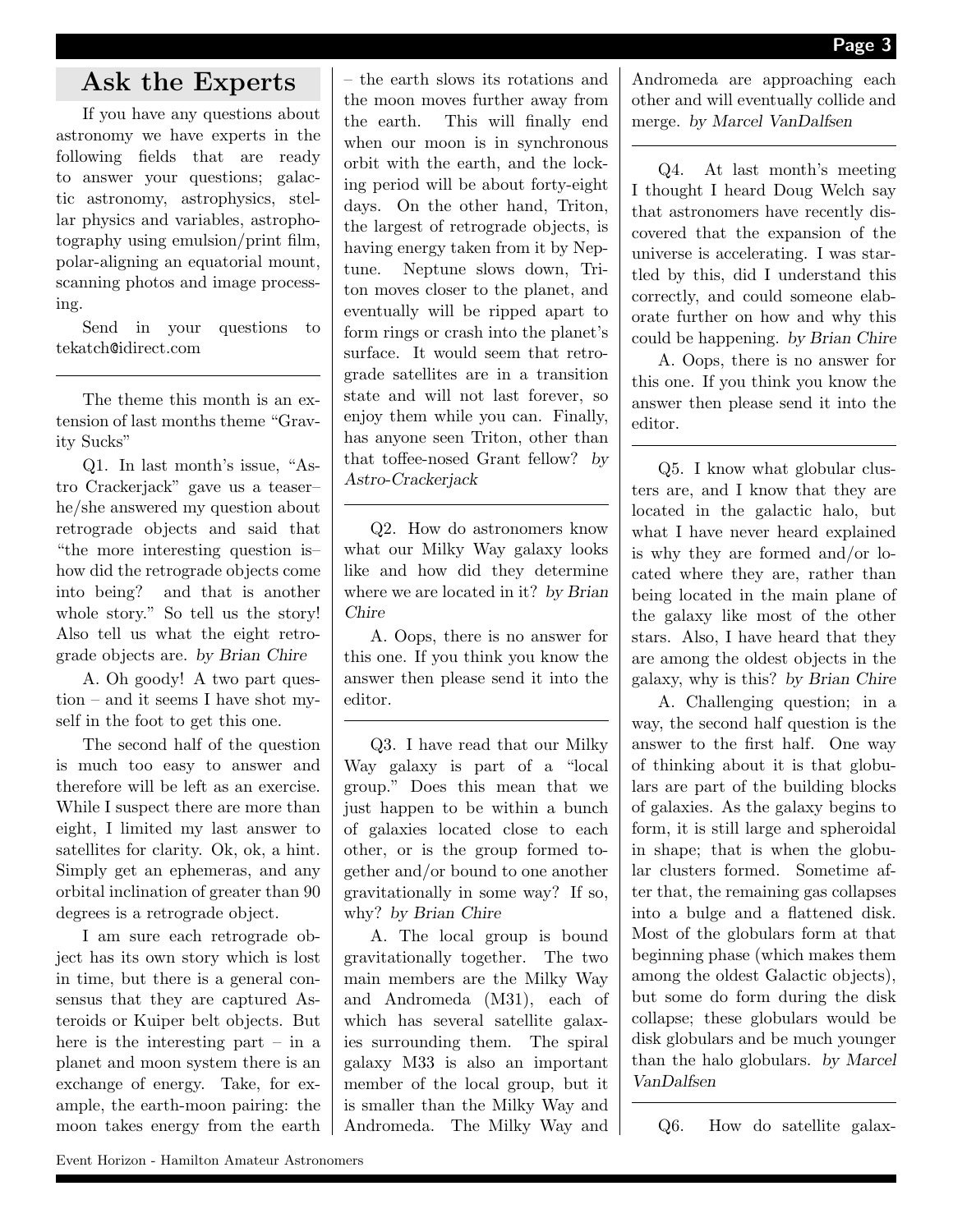ies like the LMC and SMC form? Are they galaxies that happen to be captured by the gravity of the larger galaxy, or do they form at the same time as the main galaxy? I have heard that new satellite galaxies of the Milky Way have recently been discovered. How many satellite galaxies of the Milky Way are there and what are they like? by Brian Chire

A. The way I understand it, is that satellite galaxies like the LMC are the building blocks of galaxies (these building blocks are related to the same building blocks described in Q5). Thus they formed about the same time as the galaxy; the galaxy formed by many of these LMC objects merging together. I think both the Milky Way and Andromeda galaxy have between 5-10 known satellites around them. by Marcel VanDalfsen

Q7. Why are there different types of galaxies–eg. spiral, elliptical and irregular? by Brian Chire

A. As mentioned in Q6, I believe that irregular galaxies (eg. LMC) make up the building blocks of galaxies. These building blocks merge together to make spiral type galaxies (there are other galaxy formation scenarios, but this seems to be the leading view). When these larger spiral galaxies merge together (as happens frequently at the centers of galaxy clusters [as in Virgo and Coma]), they tend to form large elliptical galaxies, and in extreme situations, huge elliptical galaxies like M87 (called a cD galaxy) at the center of the Virgo cluster. When we look at the galaxies when they were much younger (for instance, the Hubble Deep Field), we see mostly irregular galaxies, which would later merge to make the bigger galaxies. by Marcel VanDalfsen

Q8. I am confused by the relationship of Newtonian physics and relativity. When I was in high school, (not so long ago!) Newtonian physics, such as his three laws of motion, was presented to us, as being valid and true. However, since relativity, have the concepts of Newtonian physics been essentially supplanted or abandoned? by Brian Chire

A. Oh, heavens no! For everyday non-relativistic life situations you can use Newtonian equations and still come out with virtually the same results and with a lot less work. If we consider a man walking at brisk pace of 4 mph – whoops! make that  $6.4 \text{ km per hour} - \text{there}$ is an increase of only about ten billionths of his rest mass due to relativity. A fighter jet traveling at about 3,800 km per hour sees an increase of about two millionths of its rest mass. These are hardly princely sums and we really don't have to consider them in everyday situations. by Astro-Crackerjack

A. No, Newtonian physics has not been abandoned. Both Newtonian and Relativistic physics have their time and place (pun intended). We only use relativity for things that are moving very fast (say at few % the speed of light) or for things that are very dense. Everything else, we still use Newtonian physics. The difference is that at very fast speeds, Newtonian physics gives the wrong answers. And at low speeds, relativity gives the same answers that Newtonian gives (except that Newtonian calculations are much easier compute). by Marcel Van-Dalfsen

## Revisiting the Winter Star Party

What is new and different this year at the WSP?

First of all, there was a new food concession. The original building that housed the former caterer was condemned. Apparently years ago when it was constructed, beach sand was used to mix with the cement, so now the building is slowly but surely collapsing, one chunk at a time.

We did not get our favourite parking spot even though we were sixth in line at the gate. Guess who was first, again, Liz. Yep, there she was ahead of all of us. No we did not get our favourite, because this year, there were many more RV's than before so they had

them all lined up along the northern end of the camp. That was different.

One thing that was really prominent as we crossed the border entering the United States, was the high degree of patriotism. There were American flags everywhere, in cars, on buses, in store windows, on T-shirts, and where there were no flags, signs displaying 'God Bless America' took up the slack. Every state we journeyed through on our way to and from the WSP showed their colours.

And now, to the main event. We left Rockwood 6 February 2002, temperature -4C, and our first layover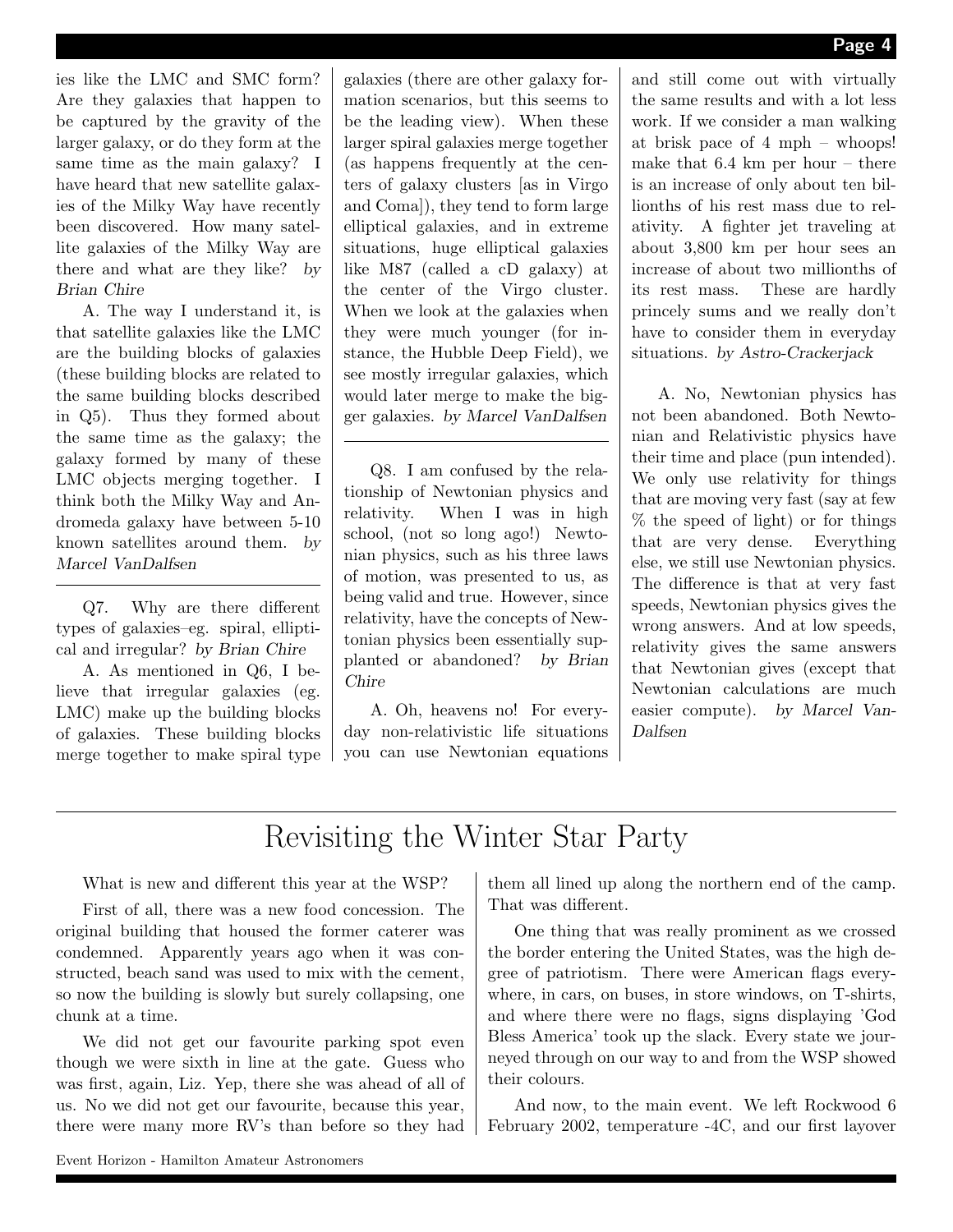was at Lima, Ohio (N 40◦ 45.344' W 084◦ 04.888' -6◦C), Sweetwater, Tennessee (N 35◦ 36.088' W 084◦ 31.085' -2◦C), Valdosta, Georgia (N 30◦ 49.078' W 083◦ 18.906' 16◦C), Moore Haven, Florida (N 26◦ 50.094' W 081◦ 06.365' 22◦C), Summerland Key, Florida (N 24◦ 38.988' W 081◦ 18.681' Monday 22◦C, Tuesday 24◦C, Wednesday 22◦C, Thursday 20◦C, Friday 20◦C, Saturday 24◦C, Sunday  $18^{\circ}$ C).

So, as you can see, the temperatures were ideal for the entire week. The weather, however, took a different slant. Monday night, our first night there, was absolutely superb. Clear skies, a perfect transparency, enabling us to use up to 400 power for fantastic views of the shadow of the moon Io on the planet Jupiter. There were many oohs and aahs that night, and early on the next morning, the Southern Cross, Eta Carina and those goodies we cannot see at our northern latitudes displayed themselves magnificently. Those diehards who stayed up all night were rewarded handsomely.

Tuesday night was excellent, a shade lesser than Monday night, but enjoyable none the less.

Wednesday night was OK, but short, as clouds moved in with the results that a few sucker holes greeted us.

Thursday night was tsk, tsk. Friday night was no viewing at all. Many people left on Saturday and as fate would have it, Saturday night was beautiful, so we who stayed up ended on a really good night of spectacular viewing.

And so, the week started and ended on excellent notes.

No one from the Hamilton group was lucky enough to win a door prize, but the prizes as usual, were stupendous, ranging from software CD-ROMs, T-shirts to the grand prize, the Meade 8inch GPS model. OOOH AAAAH

As usual, there was a whole list of excellent speakers: Scott Ireland, Mel Bartels, Dave Sopchak, and of course the founder of the Winter Star Party, Tippy D'Auria. Also on the list were Steven O'Meara, Jack Newton and his awesome photos, Alice Newton, Brian Lulu, Fred Espenak, and Don Parker. The speakers were excellent and covered a large spectrum of interests for the novice as well as the advanced astronomer. There was a wide variety of scopes, and at one spot there were four refractors enticing viewers with views of the sun through Hydrogen Alpha filters. Now that was awesome.

Unfortunately the prices of those filters still keep them out of reach of the average astronomer.

But it is wonderful to see the solar prominences through them.

During the non-viewing nights, we had opportunities to visit with old friends, and make new friends. The group from the Ohio Amateur Astronomers were there in full force and we spent a lot of time with them. They design and build their own scopes, grind their own mirrors, and use an open truss design. The mirror boxes are made of wood, and a marvel of cabinetry they are, with inlays of different colour woods making striking designs. The view through their scopes is breathtaking.

One friend of ours from previous star parties, Charlotte, won a Meade ETX at a star party at Cheifland a month ago, so we had lots of scopes to peer through, and much socializing.

All too soon, Sunday rolled around, and by 1000 hours, we were out of there and starting our way back to Canada by the following roundabout route. Naples, Florida (N 26◦ 12.624' W 081◦ 44.560 10◦C), Homosassa, Florida (N 28 ◦ 48.147' W 082◦ 34.680' 8◦C), Apalachicola, Florida (N 29◦ 42.985' W 084◦ 59.760' 18◦C), Pensacola Beach, Florida (N 30◦ 19.971' W 087◦ 08.595' 14◦C), Opelika, Alabama (N 32 ◦ 38.555' W 085◦ 20.501' 2◦C), Stone Mountain Park, Georgia (N 33◦ 48.863' W 084◦ 08.527' 8◦C), Mount Vernon, Kentucky (N 37◦ 20.404' W 084 ◦ 18.351' 2◦C), Columbus, Ohio (N 39◦ 55.801' W 082◦ 49.980' -6◦C), and back to Rockwood to -8◦C.

We were away for three weeks and the worst part of the trip was on our return. We got caught in that tie-up outside Chatham, and with the 401 closed both east and west, we spent two and a half hours detouring around the area in the worst snow storm we have encountered all winter. We ended up on highway 402, finally ended just west of London, where the weather took a change for the better. From there to Rockwood was clear moonlit sailing.

All in all, it was indeed another great experience, and surely recommended for anyone who is able, to take the trip to the Winter Star Party.

by Ollie and Lou Darcie (Astronomaires Extraordinaire)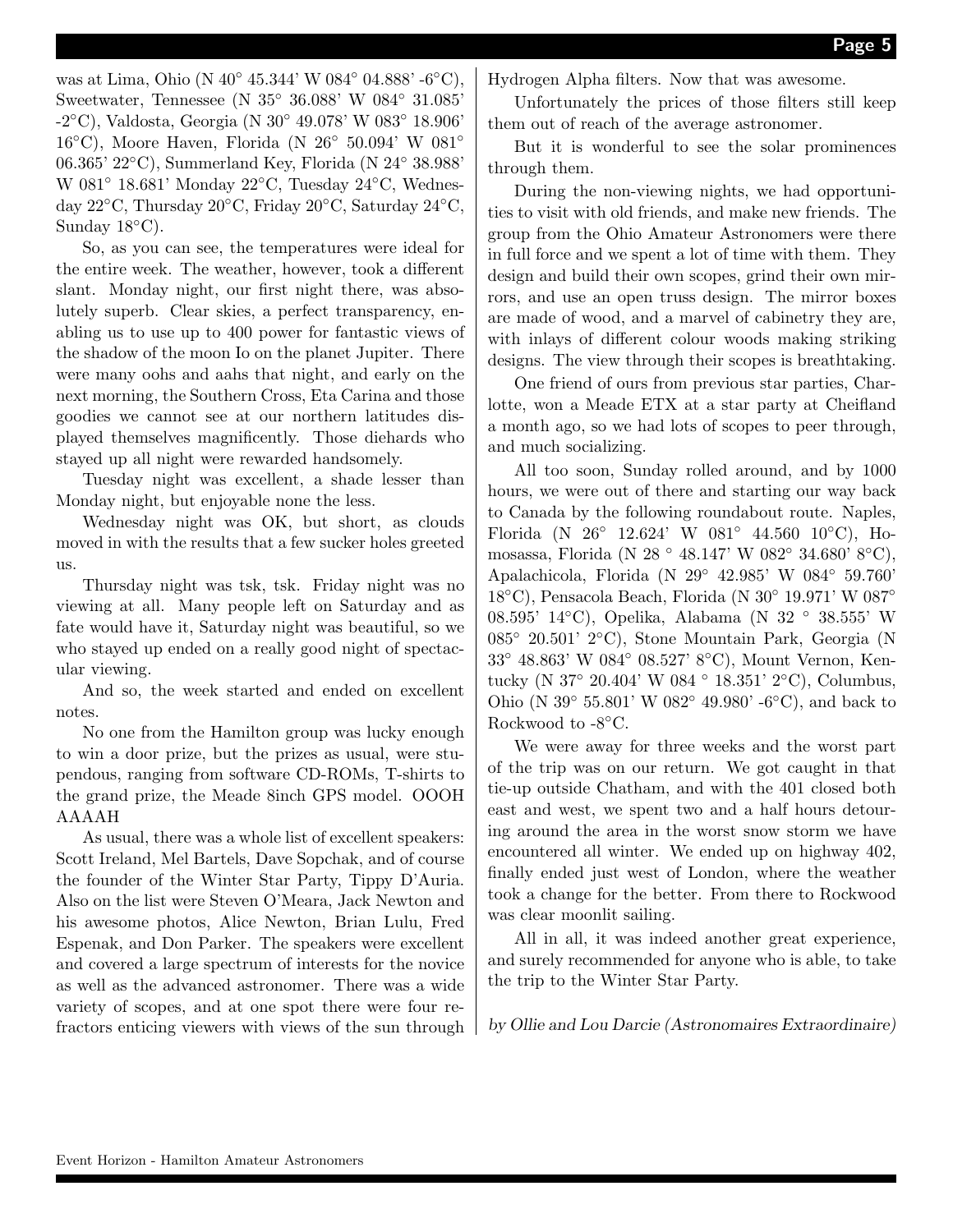## Astronomer of the Month: James Alexander Winger



This is the first in a series of articles profiling local astronomy legends: our most celebrated, seasoned and hardworking members.

Hamilton has a very rich and diverse astronomical community. There are two very active astronomy clubs as well as the top notch astronomy department at McMaster University. I hope to profile folks from all three groups in the months to come.

I decided to start my series of articles with Jim Winger for the same reasons we chose him as the Hamilton Amateur Astronomers' Honorary Chair to recognize his lifetime's contribution to the local astronomy scene. When I approached Jim with the idea, he didn't bat an eye. He promptly suggested I contact his agent!

James Alexander Winger was born in Hamilton on July 6,  $1922 - he'll$  be celebrating his  $80<sup>th</sup>$  birthday this year! Jim has always been interested in science and astronomy. After coming out of the armed forces at the end of the Second World War, some event in the sky (Jim doesn't recall what it was) prompted a conversation with a coworker who suggested to Jim that he check out the Royal Astronomical Society of Canada Hamilton Centre meeting at McMaster. Jim went to the very next meeting and was immediately hooked. Not long after that first meeting, a group of Hamilton Centre members were discussing how nice it would be to have regular amateur telescope making meetings. No one offered to organize anything, so Jim volunteered to have the ATM meetings at his home in Burlington. His association with telescope making began! Over the years, Jim made himself a couple of small refractors as well as a 6" reflector. No one will ever know how many telescopes he's helped others build!

Back when the ATM group was active, Sky & Telescope

was filled with ads for companies selling telescope parts and supplies for making optics. Jim especially remembers the large Edmund Scientific ads. There weren't many companies selling complete telescopes – certainly not as many as there are today. Commercially available telescopes were very expensive and amateur astronomers built their own telescopes to save money. In many cases, it was also the only way to get larger aperture telescopes.

With the introduction of mass produced, high quality telescopes, the need for making your own telescope faded and the ATM group eventually disbanded.

In 1990, the old telescope maker's group was revived and, once again, Jim volunteered to host the meetings. About a dozen of us eager glass grinders trekked out to Jim's garage in Caledonia weekly for months to make our own optics. It was a great experience and I still can't get over how easy it is to make your own mirror!!!! Jim's wife, Lucille, made us feel extra welcome by supplying goodies and coffee. The energy from those treats helped us all participate in the annual ATM Group ritual of pushing Jim's house trailer into the backyard for the winter.

Jim served as President of the RASC Hamilton Centre three or four times including the year that Hamiton hosted the national RASC annual meeting. He also served as National Rep. for Hamilton Centre on at least one occasion. When Bill McCallion was establishing the planetarium at McMaster, Jim Winger was involved in helping to set up first a parachute and then a cardboard dome to be used with the Spitz projector.

One of Jim's favourite observing memories is of joining the group that trekked to Quebec for a solar eclipse many years ago.

Jim prefers planetary observing to deep sky observing, but his main interest is in astronomical theories and science.

Jim and Lucille have two daughters: Roberta and Naomi; as well as two grandkids: Natasha and Colin.

The next time you see Jim at a meeting, introduce yourself. But beware, he may try and redirect you to his agent. . .

#### by Ann Tekatch

Ann Tekatch is a founding member of the HAA. She lives way up on top of Hamilton mountain with her astronomer husband, Bill, and their three year old daughter, Alexandra. She is Membership Director for the HAA.

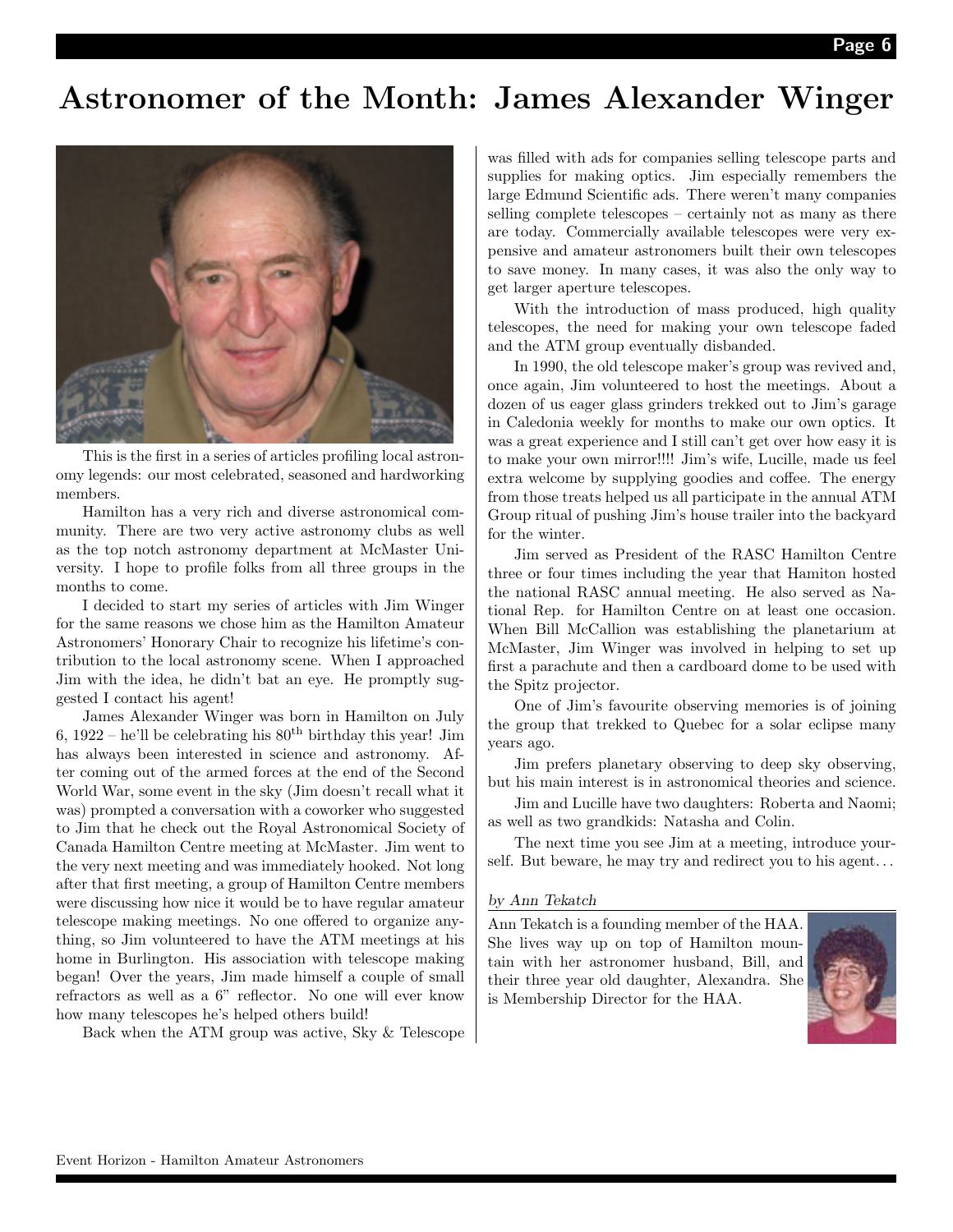

This photo is a picture of my Uncle's farm in Antigonish, NS. If you look closely at the sign you will notice that it is astronomical in nature. It commemorates Comet Kohoutek. It was to be the comet of the century back in 1973-74. There was lots of hype in the newspapers, but in the end it was little more than a fizzle. My Uncle was looking for a name for his farm around that time, and thought it was an interesting one. by Charles Baetsen

Charles Baetsen is a founding member of the HAA. He moved to Peterborough a few years ago with his wife and three kids. Charles is editor of the Peterborough astronomy club newsletter.



Photo taken by Bill Tekatch on February 20, 2002 at about 7:20pm of Saturn about to be occulted by the moon.

Picture info: Pronto 70 mm refractor, about 33x magnification, Nikon Coolpix950 digital camera. The image is mirror-reversed because of the right angle star diagonal in the telescope.

### Web Watch links of the month

This months contributions by; Raymond Badgerow, Stewart Attlesey, Wilf Kolodzey, Doug Welch, and Marcel VanDalfsen.

Send your interesting links into the editor.

Some very thorough astronomy calendars: http://www.astronomy.com/Calendar/Default.asp http://www.skycalendar.com http://www.googol.com/moon http://home.earthlink.net/~urukhai1/welcome.html http://www.finderscope.com´/news/upnow.html

http://SkyandTelescope.com/

Stewarts Astronomy tips and links: http://home.cogeco.ca/~stewart.attlesey/nightsky.html

Track satellites in outer space: http://liftoff.msfc.nasa.gov/realtime/JTrack/ Spacecraft.html

Eclipsing binary simulation: http://instruct1.cit.cornell.edu/courses/astro101/ java/eclipse/eclipse.htm Solar images: http://www.bbso.njit.edu/cgi-bin/LatestImages

HST inspired Astro Art: http://oposite.stsci.edu/pubinfo/pr/2002/02/

Marcel's research: http://impatiens.physics.mcmaster.ca/vandalfs/m104. html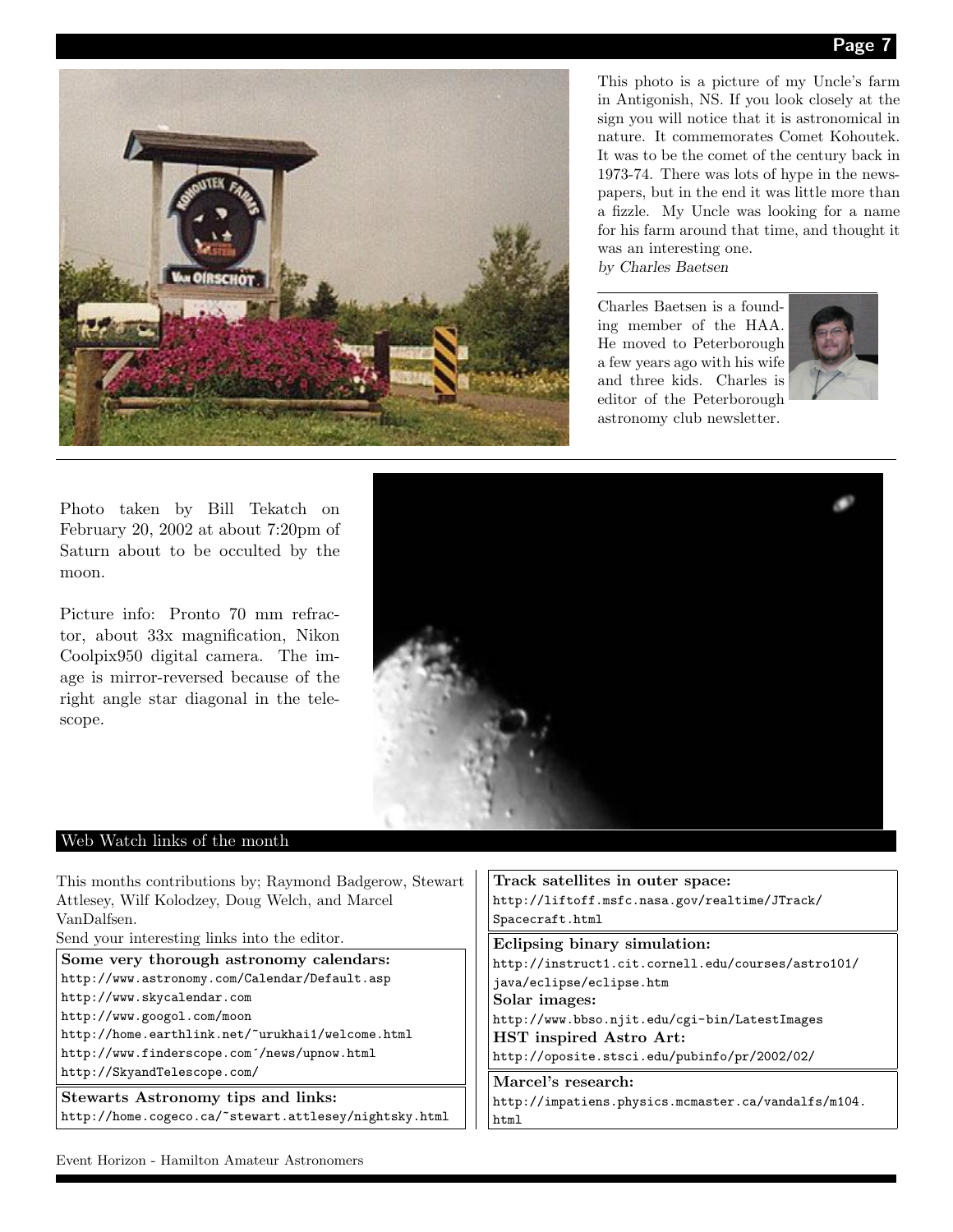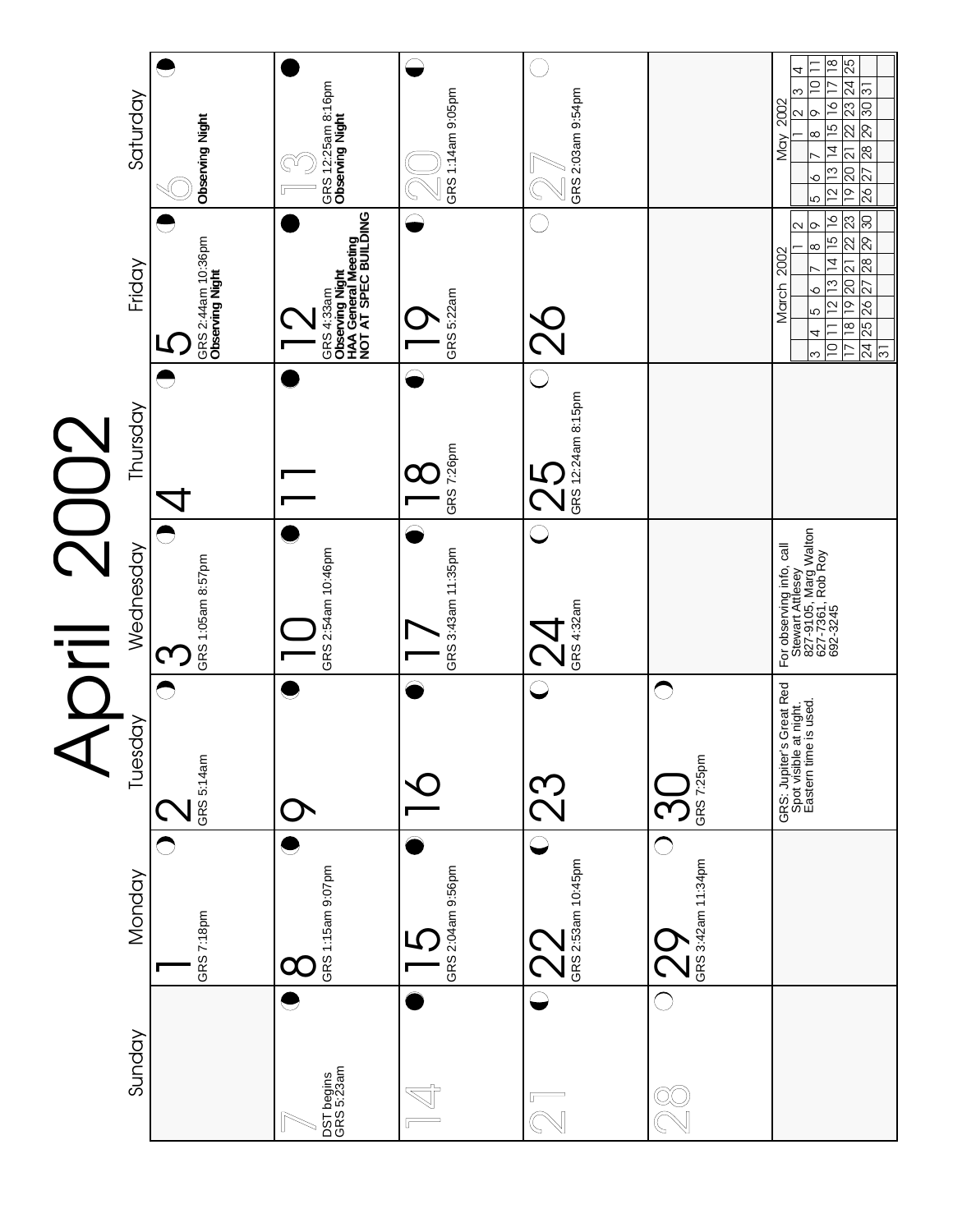## Hamilton Amateur Astronomers Millennium Messier Marathon Sponsor Sheet

The Messier Catalogue is a list of 110 deep sky objects (galaxies, nebulae, star clusters, etc.) that are visible in backyard telescopes. Each year, during early spring, it is possible for an observer to see all 110 objects in a single night. This is a challenge that few have mastered! The person you are sponsoring has accepted the challenge to find as many Messier objects as they can in a single night sometime between March 10, 2002 and April 30, 2002. On the back of this sheet, they will note the objects they found, the date they attempted the marathon, and the equipment (telescope, binoculars, naked eye) they used.

The Hamilton Amateur Astronomers is a registered charitable organization. The money raised by this marathon will enable us to continue our work in public awareness and astronomy education. Donations of \$10 and more will receive a tax receipt. Thanks for your support!

| $\rm Name$       | $\operatorname{\bf Address}$ | ${\bf Phone}$ No. | $\operatorname{Pledge}$ per | ${\it Flat}$      | Paid? $\;$ |
|------------------|------------------------------|-------------------|-----------------------------|-------------------|------------|
|                  |                              |                   | Object                      | $\mbox{Donation}$ |            |
| $1.$             |                              |                   |                             |                   |            |
| $\overline{2}$ . |                              |                   |                             |                   |            |
| 3.               |                              |                   |                             |                   |            |
| 4.               |                              |                   |                             |                   |            |
| 5.               |                              |                   |                             |                   |            |
| $6. \,$          |                              |                   |                             |                   |            |
| 7.               |                              |                   |                             |                   |            |
| 8.               |                              |                   |                             |                   |            |
| $9. \,$          |                              |                   |                             |                   |            |
| $10. \,$         |                              |                   |                             |                   |            |
| $11. \,$         |                              |                   |                             |                   |            |
| $12. \,$         |                              |                   |                             |                   |            |
| $13. \,$         |                              |                   |                             |                   |            |
| $14.$            |                              |                   |                             |                   |            |
| 15.              |                              |                   |                             |                   |            |
| $16. \,$         |                              |                   |                             |                   |            |
| $17. \,$         |                              |                   |                             |                   |            |
| $18. \,$         |                              |                   |                             |                   |            |
| $19. \,$         |                              |                   |                             |                   |            |
| $20. \,$         |                              |                   |                             |                   |            |

Cheques should be made payable to: Hamilton Amateur Astronomers P.O. Box 65578 Dundas, ON L9H 6Y6